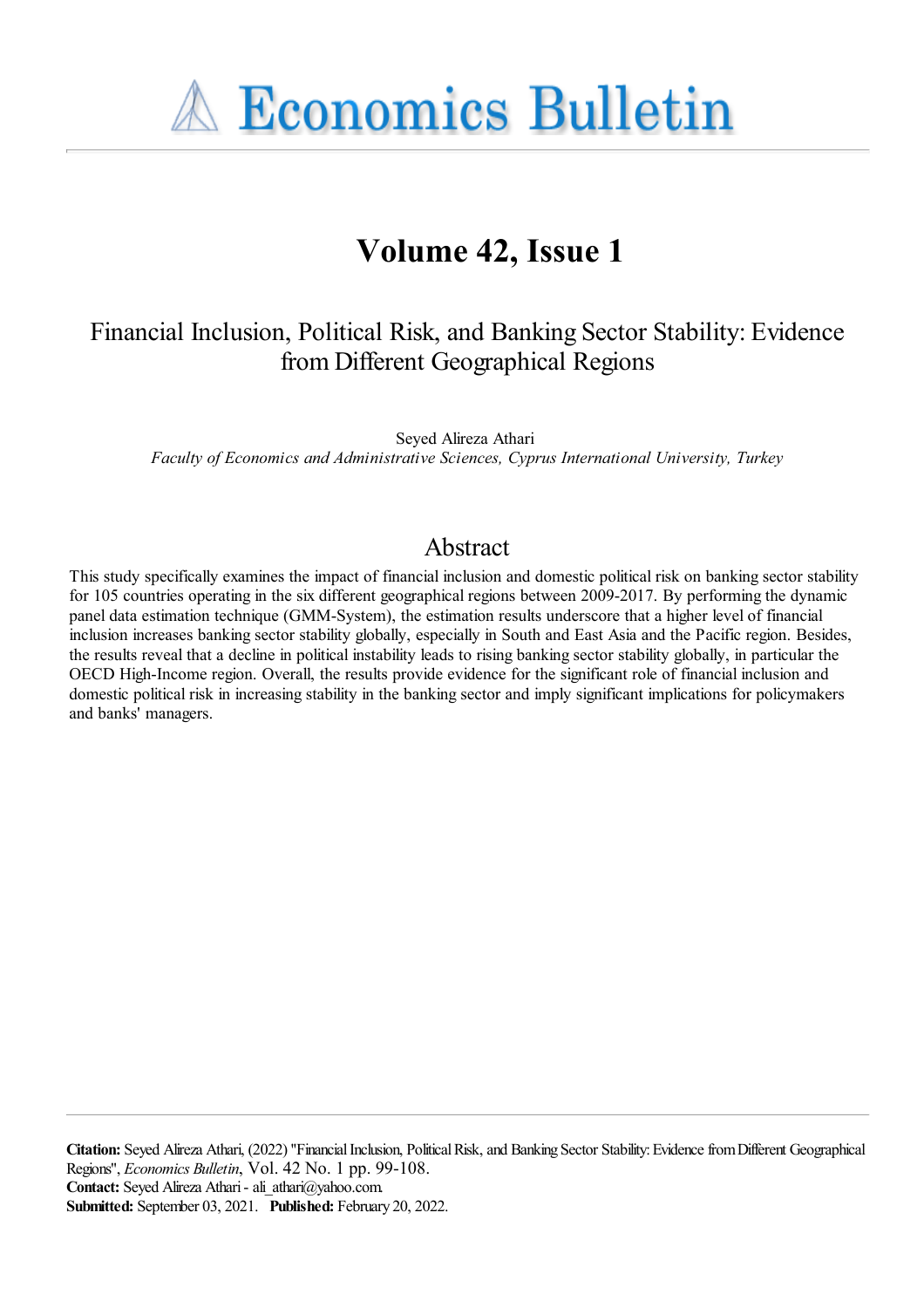## **1. Introduction**

The banking sector is a significant pillar in the body of a country's financial system, and rising stability in the banking sector has a significant role in distributing funds efficiently and enhancing economic growth (Bayar et al., 2021). Banking stability is a measure to choose whether an economy is adequately resilient enough to challenge both the internal and external shocks and having safe and sound banking help circumvent costly banking system crises and their negative effects on the real economy. Instead, rising instability in the banking sector leads to declining the efficiency of resource allocation and rising uncertainty about future output growth (Jokipii and Monnin, 2013). Besides, deterioration in the banking sector stability has an unfavorable effect on the stability of financial markets and the real sector output, and disruption of the banking system reduces the ability of banks to lessen the asymmetric information effectively.

Since financial (in)stability has (negative) positive consequences on the economy, the interest of some scholars is triggered to investigate the important factors which impact banks' (in)stability to enhance stability and curb excessive taking risky activities. Over the last three decades, there have been several studies that investigated the effect of bank-specific factors on banks' stability. Ozsuca and Akbostanci (2016) showed that banks with more capital regulation have a more financially stable situation. Miah and Sharmeen (2015) and Hassan et al. (2019) revealed that inefficiency and credit risk adversely impact banks' stability. Köhler (2015) underscored that the increase in income diversification (e.g., non-interest income) rises banks' stability. Yusgiantoro et al. (2019) showed that market power positively impacts banks' stability. Ahamed and Mallick (2019) and Vo et al. (2021) showed that a higher level of financial inclusion increases banks' financial stability. Furthermore, there have been numerous studies that examined specifically the impact of country-specific factors on banks' stability. Demirgüç-Kunt and Detragiache (2002) and Vithessonthi (2014) highlighted that deposit insurance and financial market development adversely impacts banks' stability. Remarkably, as prior studies (Calmes and Théoret, 2014; Athari, 2021a) discussed, banks by rising economic instabilities have less ability to predict better investment opportunities, have lower profitability, and are more exposed to adverse selection and moral hazard problems, causing them to take riskier investments. Besides, some studies (Belkhir et al., 2019; Athari and Bahreini, 2021) suggested that domestic political risk by declining profitability and increasing credit risk and assets volatility unfavorably impacts banking sector stability. Rezgallah et al. (2019) showed that by rising the systematic risk (e.g., political risk), excessive risk-taking behavior in the banking sector is triggered to compensate for the unpredicted losses.

While the effect of bank and country-specific factors on banking sector stability has been analyzed, much less attention has been paid to how banking sectors are influenced by financial inclusion and political risk factors extensively. This study contributes by the inclusion of novel financial inclusion and political risk indices to empirically corroborate the existence of a nexus between the mentioned above factors and stability in the banking sector. These indices are so comprehensive and also accurate proxies for measuring the financial and political risk factors<sup>1</sup>. Another novelty of this study is also to answer how stability in the banking sector is influenced by financial inclusion and domestic political risk in the various geographical regions. Hence, the objective of this study is to test the effect of financial inclusion and domestic political risk indices, by considering the controlling factors, on stability in the banking sector both regionally and globally. To do so, this study selects the banking sectors of 105 countries operating in the

 $\overline{a}$ 

<sup>&</sup>lt;sup>1</sup> See Athari (2021a).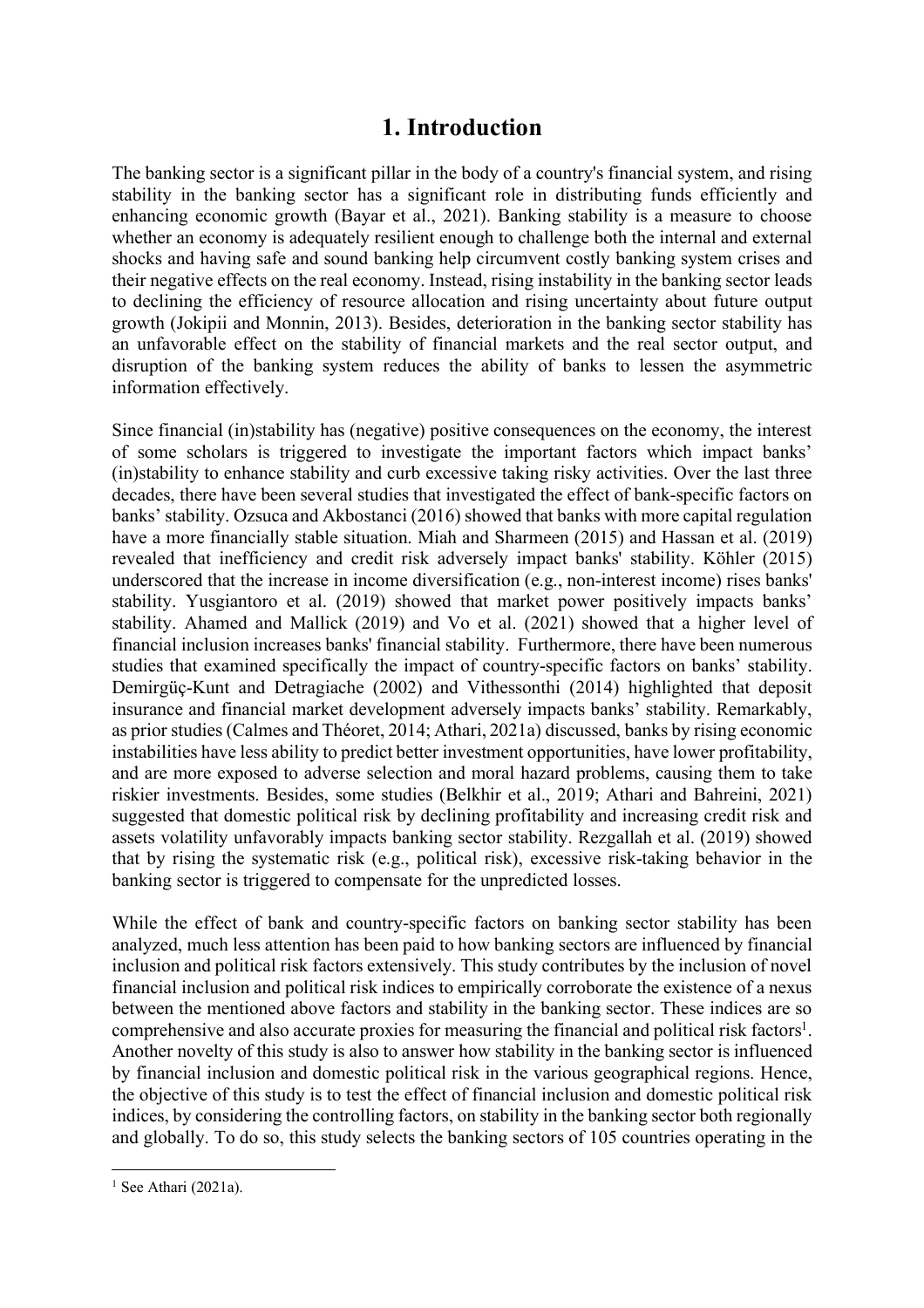six different geographical regions between 2009-2017. To the best of our knowledge, limited studies have been conducted on this nexus both regionally and globally and this is the first study to investigate this relationship from this perspective. The findings open a new discussion in the banking literature and can be used by banks' managers, policymakers, and analysts.

The article is organized as follows. Section 2 describes data and methodology. Section 3 explains the results and discussions. Section 4 concludes the article.

## **2. Data and Methodology**

### **2.1 Data and descriptive statistics**

The sample of the present study includes the banking sector of 105 countries between 2009- 2017. The period of the study and final sample size is chosen by considering the availability and matching of data from the various sources and preventing omitted observations. In grouping countries into the various regions, this study follows the World Bank countries' regional classification. This study was collected specific data for the banking sector and country-level from World Bank and International Monetary Fund (IMF). Likewise, it was obtained the data for the domestic political and economic risk indices from the PRS group<sup>2</sup>. Several studies (e.g., Athari, 2021b; Kirikkaleli et al., 2021; Kondoz et al., 2021) suggested that the data provided by the PRS group help measure a country's vulnerability to political, economic, and financial risks. Besides, this study is constructed the financial inclusion index based on the study by Ahamed and Mallick (2019), and the annual data is collected from International Monetary Fund (IMF). Table I presents the variables' definitions and sources.

| Variables                         | Definition                                                                                | Sources    |
|-----------------------------------|-------------------------------------------------------------------------------------------|------------|
| Dependent variable                |                                                                                           |            |
|                                   | The natural logarithm of $(ROA + CAR) / \sigma(ROA)$ ratio; where ROA is                  |            |
| Banking stability                 | the return on assets, CAR is equity to total asset ratio, and $\sigma(ROA)$ is the        | World Bank |
| $(Z\text{-score})$                | standard deviation of ROA. The higher Z-score value shows the lower                       |            |
|                                   | probability of bank's default.                                                            |            |
| Independent variable              |                                                                                           |            |
| Banking-sector specific variables |                                                                                           |            |
| Capital regulation                | Bank regulatory capital to risk-weighted assets (RQ/RA).                                  | World Bank |
| Credit risk                       | Bank non-performing loans to gross loans (NPL/GL).                                        |            |
| Inefficiency                      | Bank cost to income ratio $(C/I)$ .                                                       | World Bank |
| Market power                      | Lerner index (LI).                                                                        | World Bank |
| Income divarication               | Bank noninterest income to total income (NI/TI).                                          |            |
|                                   | Financial inclusion index (FI) is constructed based on financial outreach                 |            |
|                                   | and usage dimensions. Financial outreach dimension is based on                            |            |
|                                   | geographic and demographic branch (ATM) penetration: the number of                        |            |
| Financial inclusion               | branches per $1,000 \text{ km}$ 2 and the number of ATMs per $1,000 \text{ km}$ 2; the    | <b>IMF</b> |
|                                   | number of branches per100,000 adults and the number of ATM per                            |            |
|                                   | 100,000 adults. The usage dimension refers to the number of deposit and                   |            |
|                                   | loan accounts per 1000 adults (FI).                                                       |            |
| Country-level specific variables  |                                                                                           |            |
|                                   | $F_{\text{inanoid}}$ development. Domestic credit provided by banking sector to $GDD(DC)$ | World Bank |

Table I. Variables' description

Financial development Domestic credit provided by banking sector to GDP (DC). World Bank

 $\overline{a}$ 2 www.prsgroup.com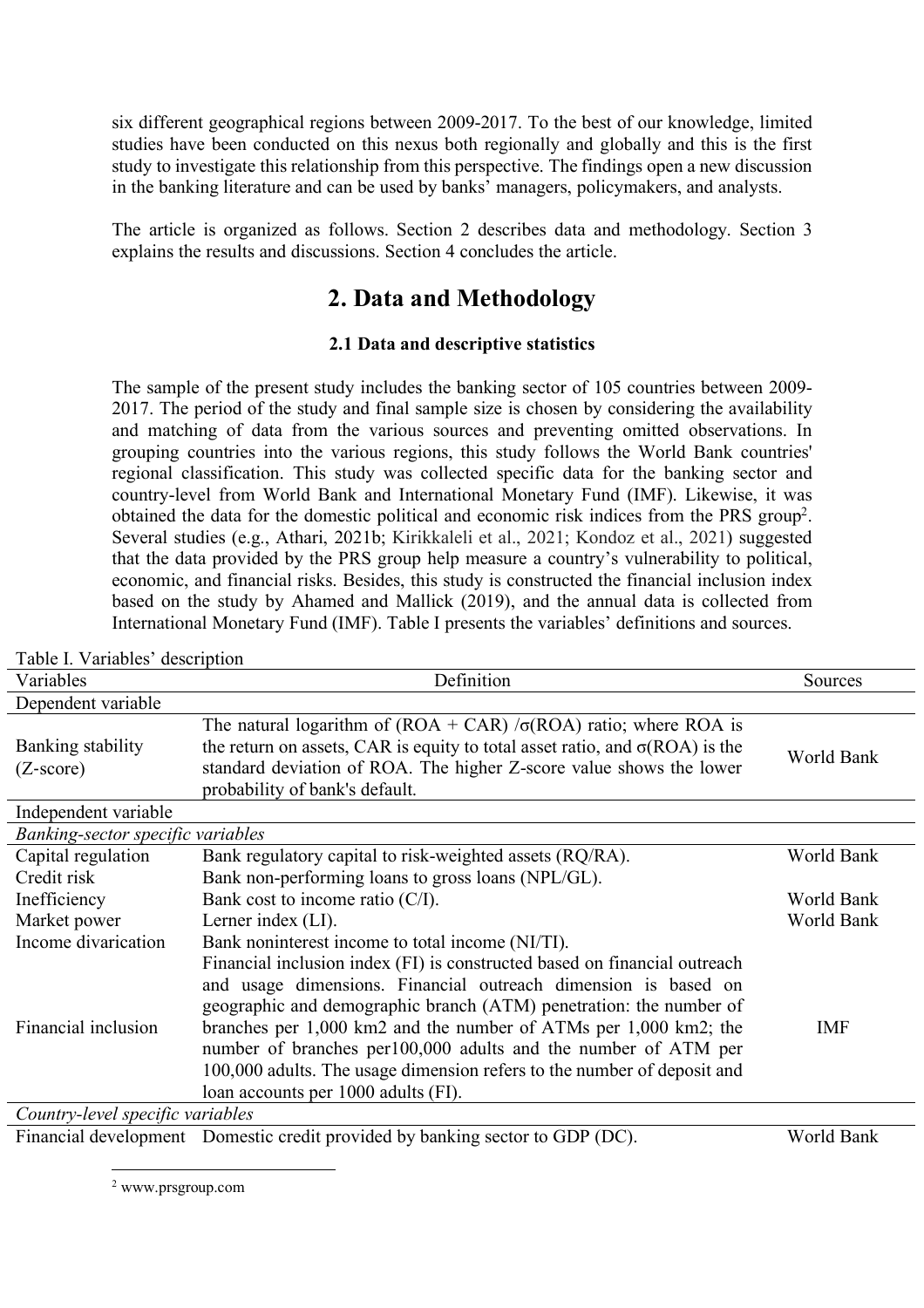| Deposit insurance | It equals to 1 if a country has implemented explicit deposit insurance and<br>0 otherwise $(DI)$ .                                                                                                                                                                                                     |           |  |  |  |  |  |
|-------------------|--------------------------------------------------------------------------------------------------------------------------------------------------------------------------------------------------------------------------------------------------------------------------------------------------------|-----------|--|--|--|--|--|
| Political risk    | Political risk index (PRI) includes the government stability,<br>socioeconomic conditions, investment profile, internal conflict, external<br>conflict, corruption, military in politics, religious tensions, law and order,<br>ethnic tensions, democratic accountability, and bureaucracy quality. A | PRS group |  |  |  |  |  |
|                   | higher score indicates the lower political risk.                                                                                                                                                                                                                                                       |           |  |  |  |  |  |
|                   | Economic risk index (ERI) includes the GDP per head, real GDP growth,                                                                                                                                                                                                                                  |           |  |  |  |  |  |
| Economic risk     | annual inflation rate, budget balance $\frac{0}{6}$ GDP), and current account $\frac{0}{6}$                                                                                                                                                                                                            | PRS group |  |  |  |  |  |
|                   | GDP). A higher score indicates the lower economic risk.                                                                                                                                                                                                                                                |           |  |  |  |  |  |

Note: Table I shows the definitions and sources of variables.

Table II displays the descriptive summary of variables. Table II reveals that the banking sector is relatively less stable in Europe and Central Asia and Sub-Saharan Africa regions with a median of 1.92 and 2.26 than other regions, respectively. Besides, it reveals Sub-Saharan Africa and South and East Asia and the Pacific regions with a median of 0.51 and 0.63 have relatively the highest level of financial inclusion, correspondingly. Moreover, Table II shows that Sub-Saharan Africa and OECD High-Income regions with a median of 54.54 and 79.04 have the least and most political stability environments, respectively.

Table III shows the Pearson correlation matrix. The results show that the correlation between the using variables is below 50%, implying that the multicollinearity problems are not considered serious. Table III also reports the Variance Inflation Factors (VIF), indicating that multicollinearity is not a serious problem.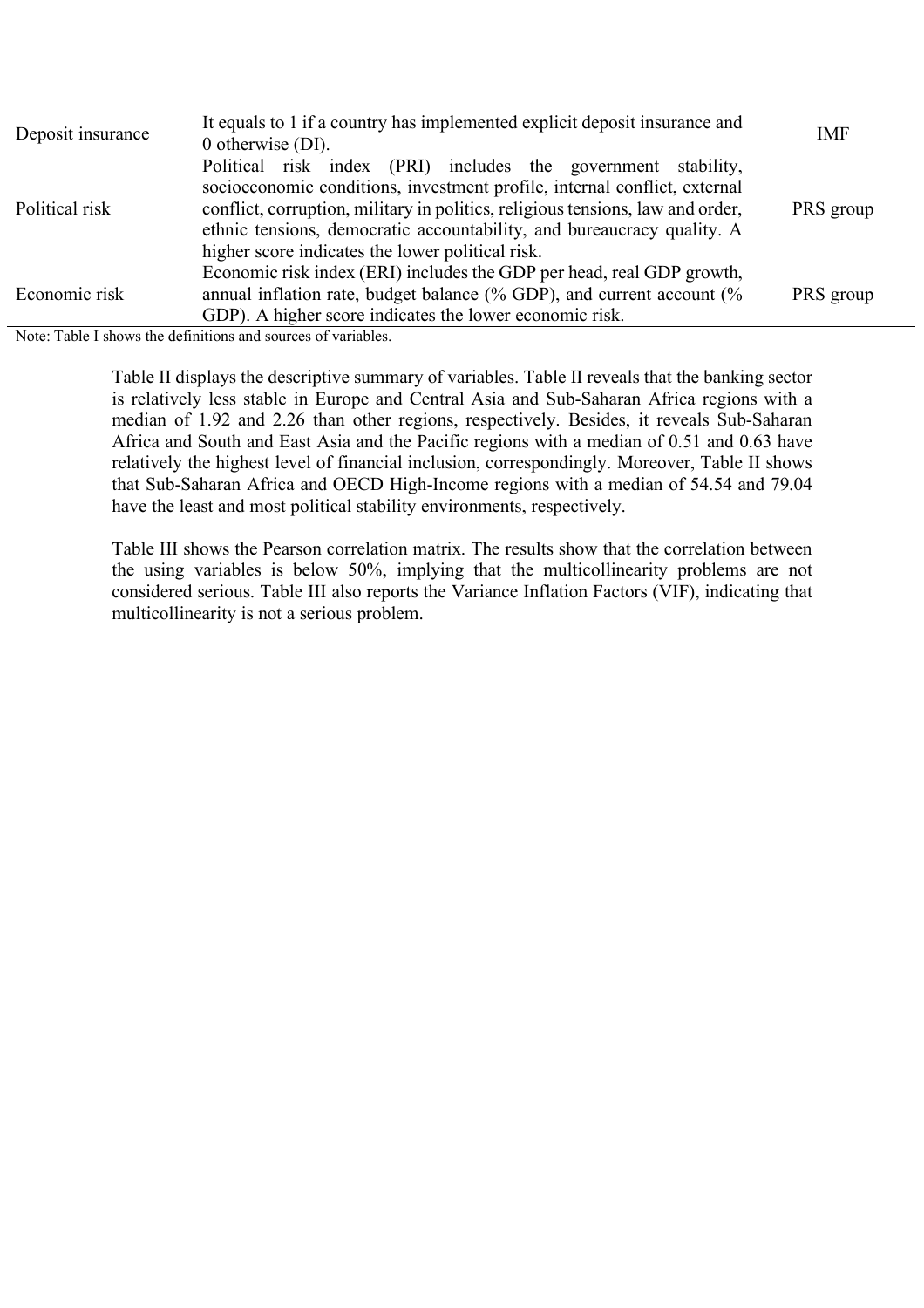| Variables | Sub-Saharan |        | Middle East $&$ |        | Europe $\&$  |        | Latin America |          | South & East   |          | <b>OECD</b> |          | All       |           |  |
|-----------|-------------|--------|-----------------|--------|--------------|--------|---------------|----------|----------------|----------|-------------|----------|-----------|-----------|--|
|           | Africa      |        | North Africa    |        | Central Asia |        | & Caribbean   |          | Asia & Pacific |          | High Income |          | Countries |           |  |
|           | $(N=22)$    |        | $(N=12)$        |        | $(N=10)$     |        |               | $(N=18)$ |                | $(N=10)$ |             | $(N=33)$ |           | $(N=105)$ |  |
|           | Median      | St.Dev | Median          | St.Dev | Median       | St.Dev | Median        | St.Dev   | Median         | St.Dev   | Median      | St.Dev   | Median    | St.Dev    |  |
| Ln(Z)     | 2.26        | 0.49   | 2.97            | 0.38   | 1.92         | 0.46   | 2.75          | 0.61     | 2.74           | 0.50     | 2.56        | 0.86     | 2.57      | 0.70      |  |
| RQ/RA     | 17.90       | 5.84   | 16.90           | 3.24   | 16.94        | 3.31   | 16.17         | 2.38     | 15.99          | 2.58     | 15.41       | 4.83     | 16.30     | 4.17      |  |
| NPL/GL    | 7.24        | 6.45   | 5.26            | 5.66   | 12.89        | 10.52  | 2.73          | 1.02     | 2.26           | 3.77     | 3.31        | 6.66     | 3.76      | 7.14      |  |
| C/I       | 60.02       | 11.06  | 40.30           | 8.77   | 54.46        | 11.86  | 62.99         | 9.03     | 46.57          | 10.00    | 58.00       | 12.77    | 55.89     | 12.81     |  |
| LI        | 0.29        | 0.10   | 0.42            | 0.13   | 0.26         | 0.09   | 0.31          | 0.25     | 0.32           | 0.18     | 0.26        | 0.17     | 0.29      | 0.18      |  |
| NI/TI     | 42.37       | 12.19  | 31.41           | 12.62  | 33.03        | 15.81  | 31.81         | 11.63    | 29.87          | 11.77    | 41.28       | 15.38    | 35.93     | 14.46     |  |
| FI        | 0.51        | 0.82   | 0.42            | 0.87   | 0.40         | 0.91   | 0.48          | 0.83     | 0.63           | 0.87     | 0.29        | 0.96     | 0.44      | 0.89      |  |
| DC        | 15.06       | 8.29   | 54.86           | 32.43  | 45.45        | 59.58  | 39.82         | 17.78    | 73.62          | 59.32    | 96.83       | 42.94    | 48.78     | 50.58     |  |
| DI        | 0.00        | 0.48   | 1.00            | 0.50   | 1.00         | 0.00   | 1.00          | 0.45     | 1.00           | 0.40     | 1.00        | 0.24     | 1.00      | 0.44      |  |
| PRI       | 54.54       | 7.89   | 62.98           | 11.66  | 65.33        | 5.57   | 64.27         | 8.14     | 60.65          | 11.15    | 79.04       | 6.60     | 66.83     | 12.41     |  |
| ERI       | 31.50       | 4.50   | 35.54           | 7.20   | 33.67        | 3.87   | 34.85         | 3.18     | 37.85          | 4.10     | 38.50       | 4.16     | 35.54     | 5.10      |  |

Table II. Descriptive statistics (2009-2017)

Note: The description of variables presented in Table I.

Table III. Pearson correlation matrix

|        |           | Tuoto III. I ollison ooli ollutton muutta |           |           |           |           |       |          |          |       |            |
|--------|-----------|-------------------------------------------|-----------|-----------|-----------|-----------|-------|----------|----------|-------|------------|
|        | RO/RA     | NPL/GL                                    | C/I       | LI        | NI/TI     | FI        | DC    | DI       | PRI      | ERI   | <b>VIF</b> |
| RQ/RA  | 1.000     |                                           |           |           |           |           |       |          |          |       | 1.23       |
| NPL/GL | $0.213*$  | 1.000                                     |           |           |           |           |       |          |          |       | 1.07       |
| C/I    | $-0.029$  | $-0.006$                                  | 1.000     |           |           |           |       |          |          |       | 1.10       |
| LI     | 0.027     | 0.077                                     | $-0.227*$ | 1.000     |           |           |       |          |          |       | 1.09       |
| NI/TI  | $-0.095*$ | $-0.193*$                                 | $0.314*$  | $-0.181*$ | 1.000     |           |       |          |          |       | 1.17       |
| FI     | $-0.092*$ | 0.014                                     | $-0.037$  | $-0.156*$ | $-0.129*$ | 1.000     |       |          |          |       | 1.14       |
| DC     | $0.121*$  | $0.164*$                                  | 0.013     | $-0.031$  | 0.033     | 0.056     | 1.000 |          |          |       | 1.06       |
| DI     | $0.212*$  | $0.322*$                                  | 0.081     | 0.042     | $-0.026$  | $-0.055$  | 0.072 | 1.000    |          |       | 1.14       |
| PRI    | $0.181*$  | 0.014                                     | $-0.021$  | 0.048     | $-0.023$  | $-0.112*$ | 0.081 | $0.248*$ | 1.000    |       | 1.25       |
| ERI    | $0.194*$  | $-0.063$                                  | $-0.132*$ | 0.078     | 0.064     | $-0.092*$ | 0.059 | $0.159*$ | $0.313*$ | 1.000 | 1.08       |

Note: The symbols \* indicates statistical significance at the 1% levels.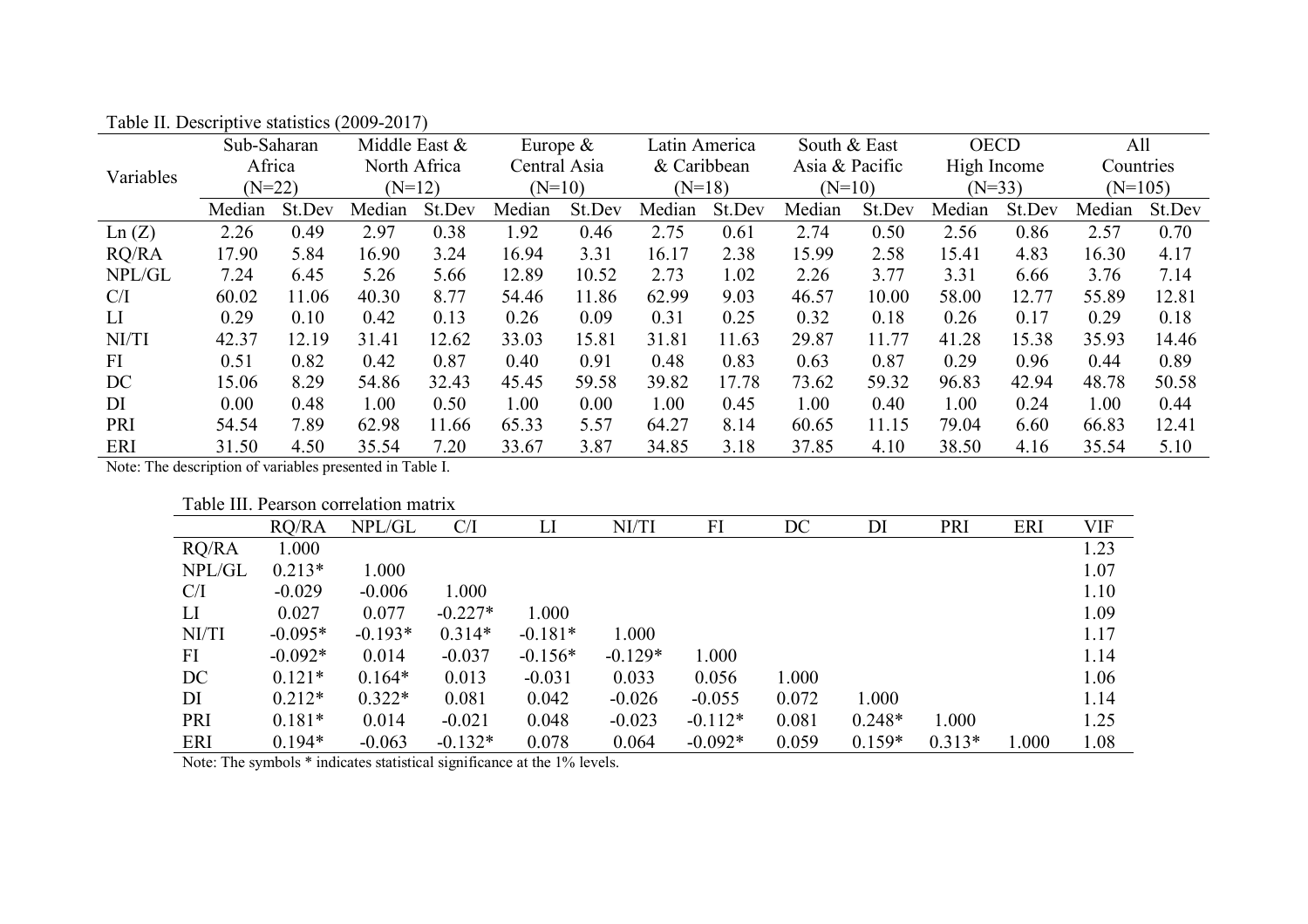#### **2.2 Methodology**

This study performs the dynamic panel data technique (GMM-System) (Arellano and Bover, 1995; Blundell and Bond, 1998) for estimation of the model to avoid the endogeneity problems and unobserved country fixed effects. This study uses the System-GMM due to the reason that the System-GMM estimator contains both the levels and the first difference equations and outperforms the Difference-GMM methodology. It's noteworthy to mention that as the data is at the country level, the existence of cross-sectional dependence among countries is tested before estimating the model. Also, all using variables are winsorized at the top and bottom 1% for each year to avoid outlier problems. The specific following practical form is used to test the determinants of stability.

#### $Stability = f(Banking sector specific, country-level)$

Ln(Z) is banking sector stability. For the banking sector-specific variables, capital regulation (RQ/RA), credit risk (NPL/GL), inefficiency (C/I), market power (LI), income divarication (NI/TI), and financial inclusion index (FI) are employed. Moreover, financial market development (DC), deposit insurance (DI), political risk index (PRI), and economic risk index (ERI) are used for the country-level variables.

Equation (1) presents the expanded the aforementioned practical form.

$$
Ln(Z)_{it} = \alpha_0 + \alpha_1 Ln(Z)_{it-1} + \alpha_2 RQ/RA_{it} + \alpha_3 NPL/GL_{it} + \alpha_4 C/I_{it} + \alpha_5 LI_{it}
$$
  
+  $\alpha_6 NI/TI_{it} + \alpha_7 FI_{it} + \alpha_8 DC_{it} + \alpha_9 DI_{it} + \alpha_{10} PRI_{it} + \alpha_{11} ERI_{it} + \varepsilon_{it}$  (1)

where  $\mu$  represents country and time, respectively.  $\varepsilon_{\text{it}}$  is an independent error term.

## **3. Empirical results**

The results in Table IV show that a rise in capital regulation (RQ/RA) increases stability and banks with more capital could better withstand unexpected losses and maintain financial stability. Besides, the results support the study by Djebali and Zaghdoudi (2020) and revealed that credit risk (NPL/GL) negatively impacts stability though the effect is pronounced in Europe and Central Asia region. Likewise, the results support the "bad management" hypothesis and highlight that a rise in inefficiency (C/I) reduces stability, in particular, Latin America and the Caribbean region. Furthermore, the results support the "structure-conduct performance" hypothesis and show that banks with more market power (LI) have more stability especially in the Middle East and North Africa region. The results also provide significant evidence that income divarication (NI/TI) positively impacts stability.

Besides, the results reveal that financial inclusion (FI) positively impacts stability however the effect is pronounced in South and East Asia and the Pacific region. As shown in Table II, FI has the highest score in South and East Asia and the Pacific region relative to the other regions. Consistently, Jahan et al. (2019) in a recent study underscored that countries in the Asia-Pacific region have made significant development in financial inclusion and perform well both in terms of financial access and usage by households relative to the other regions. For instance, their findings showed that the mean number of ATMs per 100,000 adults in Asia-Pacific has raised from about 37 to 63 in the last ten years. The study by Vo et al. (2021) highlighted that financial inclusion can help banks increase profitability (e.g., reduce costs) and their market share. Financial inclusion also decreases liquidity risk and rises the stability of deposits and monetary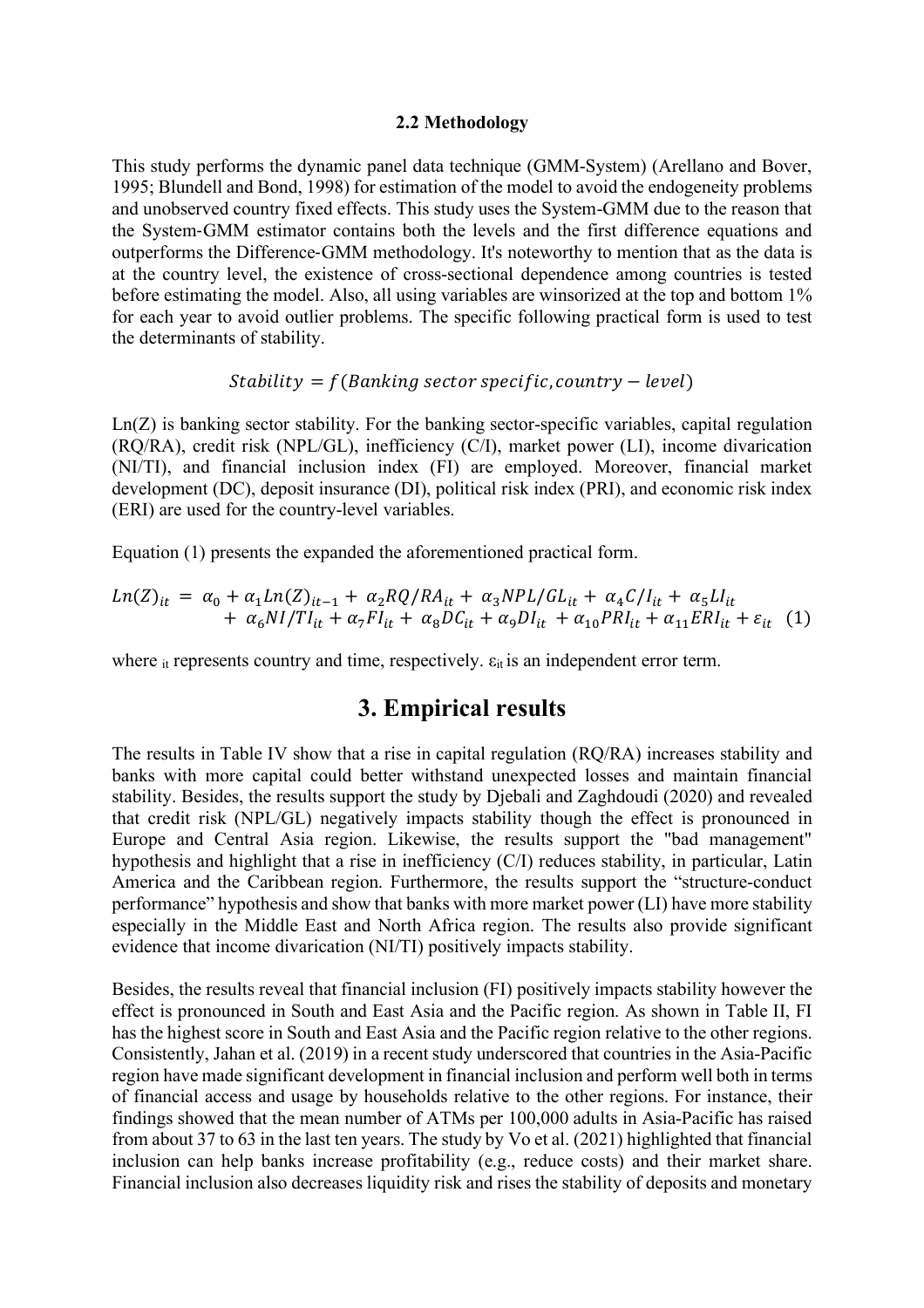transmission, which in turn, help boost banking sector stability. The results also highlight that financial development (DC) and deposit insurance (DI) unfavorably impact stability. Moreover, Table IV reveals that a decline in political (PRI) and economic (ERI) instabilities leads to rising stability, especially in the OECD High-Income region. As Table II presented, countries in this region have the highest politically and economically stable environment relative to other regions. Consistent with the findings of prior studies (Calmes and Théoret, 2014; Belkhir et al., 2019; Athari, 2021a; Athari and Bahreini, 2021), banking sectors that operate in more politically and economically stable environments are less exposed to credit risk, profitability reduction, assets volatility, adverse selection and moral hazard problems, and also have more ability to envisage better investment opportunities. In addition, banking managers have less incentive to take excessive risk actions to offset the unforeseen losses as countries are less vulnerable to political and economic risks.

|                                                                                                                                                       | Sub-        | Middle East | Europe      | Latin       | South & East | <b>OECD</b> | All        |
|-------------------------------------------------------------------------------------------------------------------------------------------------------|-------------|-------------|-------------|-------------|--------------|-------------|------------|
| Variables                                                                                                                                             | Saharan     | & North     | & Central   | America &   | Asia $\&$    | High        | Countries  |
|                                                                                                                                                       | Africa      | Africa      | Asia        | Caribbean   | Pacific      | Income      |            |
| Lag $(Ln (Z))$                                                                                                                                        | $0.784*$    | $0.760*$    | $0.855*$    | $0.788*$    | $0.626*$     | $0.708*$    | $0.672*$   |
|                                                                                                                                                       | (3.53)      | (5.09)      | (4.15)      | (4.88)      | (3.62)       | (5.86)      | (4.34)     |
| RQ/RA                                                                                                                                                 | $0.007**$   | 0.005       | 0.016       | 0.005       | $0.027*$     | 0.022       | 0.027      |
|                                                                                                                                                       | (2.14)      | (0.99)      | (1.10)      | (0.74)      | (3.81)       | (0.87)      | (1.04)     |
| NPL/GL                                                                                                                                                | $-0.002**$  | $-0.003*$   | $-0.034***$ | $-0.012$    | $-0.001**$   | $-0.024**$  | $-0.004*$  |
|                                                                                                                                                       | $(-2.47)$   | $(-4.24)$   | $(-1.68)$   | $(-0.51)$   | $(-2.57)$    | $(-2.10)$   | $(-3.20)$  |
| C/I                                                                                                                                                   | $-0.016*$   | $-0.008*$   | $-0.004$    | $-0.067*$   | $-0.034*$    | $-0.089$    | $-0.682*$  |
|                                                                                                                                                       | $(-5.32)$   | $(-3.26)$   | $(-1.01)$   | $(-3.20)$   | $(-4.36)$    | $(-0.79)$   | $(-3.69)$  |
| LI                                                                                                                                                    | 0.003       | $0.033*$    | $0.002***$  | $0.027***$  | $0.004*$     | $0.003**$   | 0.003      |
|                                                                                                                                                       | (0.64)      | (4.82)      | (1.75)      | (1.65)      | (3.63)       | (2.04)      | (0.64)     |
| NI/TI                                                                                                                                                 | 0.031       | $0.005**$   | 0.002       | 0.024       | 0.001        | $0.424*$    | $0.123**$  |
|                                                                                                                                                       | (1.10)      | (2.04)      | (0.47)      | (1.16)      | (0.85)       | (3.52)      | (2.14)     |
| FI                                                                                                                                                    | $0.010**$   | $0.016*$    | $0.041*$    | $0.006**$   | $0.043**$    | $0.002*$    | $0.332*$   |
|                                                                                                                                                       | (2.04)      | (4.68)      | (3.68)      | (2.17)      | (2.47)       | (3.22)      | (4.61)     |
| DC                                                                                                                                                    | $-0.007*$   | $-0.004***$ | $-0.002*$   | $-0.003$    | $-0.011*$    | $-0.024**$  | $-0.019$   |
|                                                                                                                                                       | $(-2.98)$   | $(-1.65)$   | $(-3.40)$   | $(-0.44)$   | $(-2.66)$    | $(-2.07)$   | $(-1.39)$  |
| DI                                                                                                                                                    | $-0.042***$ | $-0.019$    | $-0.121**$  | $-0.078***$ | $-0.388***$  | $-0.586*$   | $-0.697**$ |
|                                                                                                                                                       | $(-1.73)$   | $(-0.61)$   | $(-2.08)$   | $(-1.69)$   | $(-1.68)$    | $(-4.31)$   | $(-2.04)$  |
| PRI                                                                                                                                                   | $0.003**$   | $0.005*$    | $0.026***$  | $0.016**$   | $0.029*$     | $0.775***$  | $0.386***$ |
|                                                                                                                                                       | (2.12)      | (2.87)      | (1.73)      | (2.02)      | (4.55)       | (1.72)      | (1.68)     |
| ERI                                                                                                                                                   | $0.001**$   | $0.006**$   | $0.012*$    | $0.007*$    | $0.033**$    | $0.045**$   | $0.193***$ |
|                                                                                                                                                       | (2.55)      | (2.09)      | (3.64)      | (4.17)      | (2.04)       | (2.15)      | (1.91)     |
| Constant                                                                                                                                              | 0.804       | $0.403***$  | 0.503       | $0.645**$   | $0.526**$    | 0.856       | $0.326*$   |
|                                                                                                                                                       | (0.04)      | (1.76)      | (0.78)      | (2.39)      | (2.27)       | (0.95)      | (3.01)     |
| Time dummy                                                                                                                                            | <b>YES</b>  | <b>YES</b>  | <b>YES</b>  | <b>YES</b>  | <b>YES</b>   | <b>YES</b>  | <b>YES</b> |
| Hansen-test                                                                                                                                           | (0.434)     | (0.436)     | (0.462)     | (0.536)     | (0.387)      | (0.442)     | (0.499)    |
| $M_2$ - test<br>Mater Table IV shares the estimation negotie of $E_0$ , 1 by value the CMM Gystem between 2000, 2017. The Hanger and semial equipment | (0.458)     | (0.445)     | (0.561)     | (0.427)     | (0.468)      | (0.475)     | (0.376)    |

Table IV. The effect of financial inclusion and political risk on banking sector stability in the different regions

Note: Table IV shows the estimation results of Eq. 1 by using the GMM-System between 2009–2017. The Hansen and serial correlation diagnostic tests are performed to test the validity of the instruments and serial correlations. Standard errors are asymptotically robust to heteroscedasticity. The Z-statistics are reported in parentheses. The symbols \*, \*\* and \*\*\* indicate statistical significance at the 1%, 5% and 10% levels, respectively.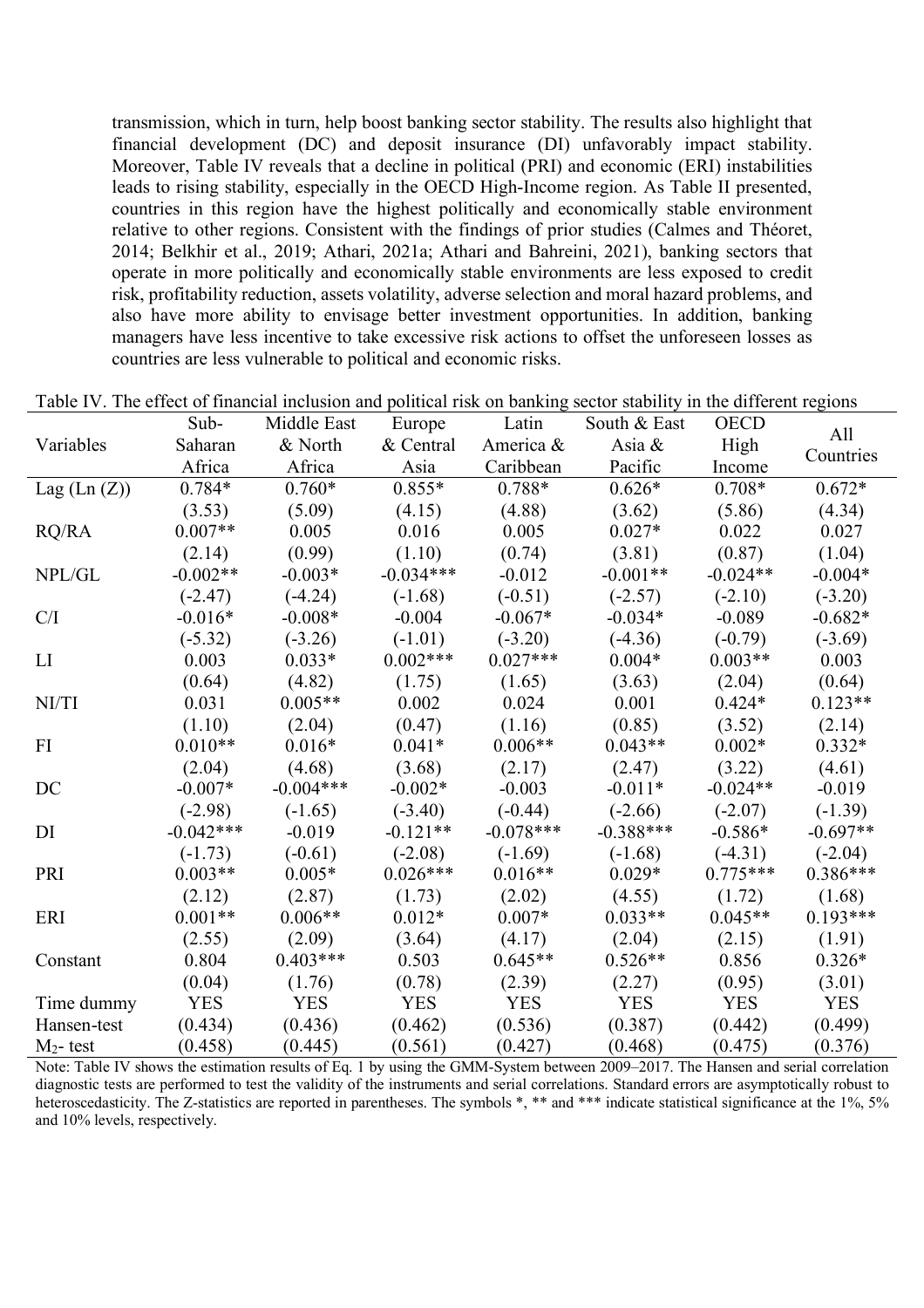## **4. Robustness check**

In testing the consistency of the results, this study re-estimates Eq.1 by applying the new alternative variables of the "bank capital to total assets" (C/TA), "bank overhead costs to total assets" (OC/TA), and "political stability" (PS) from World Bank for measuring capital regulation, inefficiency and political (in)stability, respectively. Table V presents the estimation results and implies that the results are consistent and similar as displayed in Table IV. Furthermore, this study re-estimates Eq.1 by considering the endogeneity between the control variables. Results are similar however it is not reported for the sake of brevity. Moreover, in testing the validity of the estimated models and robustness of results by the System-GMM approach, the Hansen and serial correlation diagnostic tests are conducted for all estimations.

| All<br>& North<br>Saharan<br>& Central<br>Asia $\&$<br>High<br>Variables<br>America &<br>Countries<br>Africa<br>Africa<br>Caribbean<br>Pacific<br>Asia<br>Income<br>$0.812*$<br>$0.802*$<br>$0.758*$<br>$0.730*$<br>$0.617*$<br>$0.741*$<br>$0.691*$<br>Lag $(Ln (Z))$<br>(3.40)<br>(4.88)<br>(4.71)<br>(3.12)<br>(4.24)<br>(5.02)<br>(4.01)<br>$0.025***$<br>$0.034**$<br>$0.002**$<br>$0.024***$<br>C/TA<br>$0.002*$<br>0.021<br>$0.054**$ |
|----------------------------------------------------------------------------------------------------------------------------------------------------------------------------------------------------------------------------------------------------------------------------------------------------------------------------------------------------------------------------------------------------------------------------------------------|
|                                                                                                                                                                                                                                                                                                                                                                                                                                              |
|                                                                                                                                                                                                                                                                                                                                                                                                                                              |
|                                                                                                                                                                                                                                                                                                                                                                                                                                              |
|                                                                                                                                                                                                                                                                                                                                                                                                                                              |
|                                                                                                                                                                                                                                                                                                                                                                                                                                              |
| (0.79)<br>(3.63)<br>(1.69)<br>(2.12)<br>(2.53)<br>(1.82)<br>(2.14)                                                                                                                                                                                                                                                                                                                                                                           |
| NPL/GL<br>$-0.002$<br>$-0.003*$<br>$-0.001**$<br>$-0.024***$<br>$-0.001$<br>$-0.004**$<br>$-0.026$                                                                                                                                                                                                                                                                                                                                           |
| $(-0.35)$<br>$(-1.27)$<br>$(-0.57)$<br>$(-4.24)$<br>$(-2.16)$<br>$(-1.90)$<br>$(-2.05)$                                                                                                                                                                                                                                                                                                                                                      |
| OC/TA<br>$-0.004**$<br>$-0.002*$<br>$-0.005*$<br>$-0.025*$<br>$-0.032$<br>$-0.015*$<br>$-0.863**$                                                                                                                                                                                                                                                                                                                                            |
| $(-0.39)$<br>$(-2.03)$<br>$(-3.13)$<br>$(-3.61)$<br>$(-3.15)$<br>$(-3.74)$<br>$(-2.09)$                                                                                                                                                                                                                                                                                                                                                      |
| $0.006***$<br>LI<br>$0.029*$<br>$0.034**$<br>$0.003***$<br>$0.002**$<br>0.002<br>0.011                                                                                                                                                                                                                                                                                                                                                       |
| (2.02)<br>(0.80)<br>(2.10)<br>(0.82)<br>(3.56)<br>(1.73)<br>(1.72)                                                                                                                                                                                                                                                                                                                                                                           |
| $0.003*$<br>NI/TI<br>0.032<br>$0.003*$<br>0.003<br>0.002<br>0.498*<br>0.102                                                                                                                                                                                                                                                                                                                                                                  |
| (1.41)<br>(0.28)<br>(1.08)<br>(0.44)<br>(3.16)<br>(4.74)<br>(4.70)                                                                                                                                                                                                                                                                                                                                                                           |
| $0.026***$<br>$0.022***$<br>$0.004*$<br>$0.052***$<br>$0.003**$<br>FI<br>$0.032*$<br>0.199*                                                                                                                                                                                                                                                                                                                                                  |
| (4.36)<br>(4.34)<br>(2.11)<br>(1.65)<br>(1.71)<br>(1.68)<br>(4.70)                                                                                                                                                                                                                                                                                                                                                                           |
| $-0.003***$<br>$-0.021***$<br>DC<br>$-0.006**$<br>$-0.002$<br>$-0.001$<br>$-0.012$<br>$-0.037*$                                                                                                                                                                                                                                                                                                                                              |
| $(-0.92)$<br>$(-4.26)$<br>$(-2.50)$<br>$(-1.34)$<br>$(-1.72)$<br>$(-1.44)$<br>$(-1.76)$                                                                                                                                                                                                                                                                                                                                                      |
| $-0.027*$<br>$-0.158***$<br>DI<br>$-0.032*$<br>$-0.107$<br>$-0.037$<br>$-0.926*$<br>$-0.178**$                                                                                                                                                                                                                                                                                                                                               |
| $(-4.26)$<br>$(-4.94)$<br>$(-0.92)$<br>$(-4.13)$<br>$(-0.78)$<br>$(-1.73)$<br>$(-1.65)$                                                                                                                                                                                                                                                                                                                                                      |
| <b>PS</b><br>$0.006***$<br>$0.112***$<br>$0.023**$<br>$0.068***$<br>$0.041*$<br>$0.764**$<br>$0.433*$                                                                                                                                                                                                                                                                                                                                        |
| (1.73)<br>(3.05)<br>(1.75)<br>(2.08)<br>(4.56)<br>(2.11)<br>(1.68)                                                                                                                                                                                                                                                                                                                                                                           |
| $0.032*$<br>$0.713**$<br>$0.187**$<br>ERI<br>$0.001*$<br>$0.004**$<br>$0.013**$<br>$0.002*$                                                                                                                                                                                                                                                                                                                                                  |
| (3.34)<br>(2.50)<br>(2.03)<br>(3.75)<br>(4.56)<br>(2.57)<br>(2.56)                                                                                                                                                                                                                                                                                                                                                                           |
| $0.921*$<br>$0.725**$<br>$0.859**$<br>0.241<br>0.706<br>0.841<br>0.648<br>Constant                                                                                                                                                                                                                                                                                                                                                           |
| (1.99)<br>(0.90)<br>(1.22)<br>(0.33)<br>(4.15)<br>(2.46)<br>(1.07)                                                                                                                                                                                                                                                                                                                                                                           |
| <b>YES</b><br><b>YES</b><br><b>YES</b><br><b>YES</b><br><b>YES</b><br><b>YES</b><br><b>YES</b><br>Time dummy                                                                                                                                                                                                                                                                                                                                 |
| (0.509)<br>(0.425)<br>(0.561)<br>(0.428)<br>(0.365)<br>Hansen-test<br>(0.439)<br>(0.428)                                                                                                                                                                                                                                                                                                                                                     |
| (0.514)<br>(0.533)<br>(0.419)<br>(0.517)<br>(0.385)<br>(0.554)<br>(0.329)<br>$M_2$ - test<br>Note: See Table IV, $C/T\Lambda$ is conital regulation: $OCT\Lambda$ is inefficiency: $DS$ is political stability                                                                                                                                                                                                                               |

|  | Table V. Robustness test |  |
|--|--------------------------|--|
|--|--------------------------|--|

 $C/TA$  is capital regulation;  $OC/TA$  is inefficiency; PS is political stability.

Furthermore, we followed the recent study by Athari et al. (2021) and performed the Granger causality test to check the direction of linkage between the investigated variables. As shown in Table VI, there is statistically significant evidence of Granger causality from the set of explanatory variables (capital regulation, credit risk, inefficiency, market power, income divarication, financial inclusion index, financial market development, deposit insurance,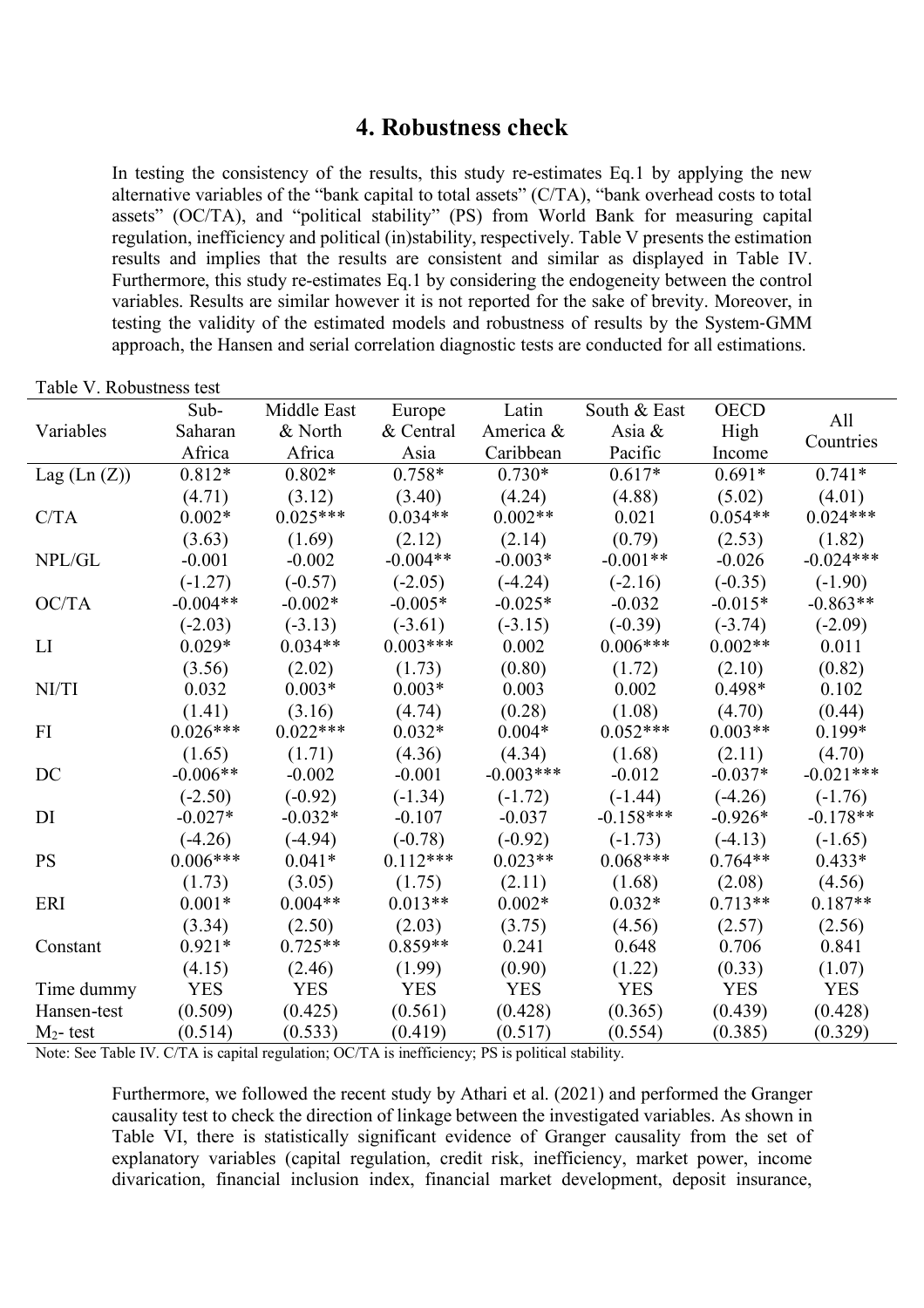political risk index, economic risk index) to banking sector stability in the panel countries. This implies the historical information of the investigating independent variables are capable of suggesting future information about banking sector stability in the panel countries.

| Null Hypothesis                 |               |                   | F-statistics | prob. value] | Causality |
|---------------------------------|---------------|-------------------|--------------|--------------|-----------|
| Capital regulation              | $\rightarrow$ | Banking stability | $2.374***$   | [0.022]      | Yes       |
| Credit risk                     | $\rightarrow$ | Banking stability | $6.519*$     | [0.001]      | Yes       |
| Inefficiency                    | $\rightarrow$ | Banking stability | $5.464*$     | [0.001]      | Yes       |
| Market power                    | $\rightarrow$ | Banking stability | $2.298**$    | [0.032]      | Yes       |
| Income divarication             | $\rightarrow$ | Banking stability | $4.536*$     | [0.002]      | Yes       |
| Financial inclusion<br>index    | $\rightarrow$ | Banking stability | $2.276***$   | [0.018]      | Yes       |
| Financial market<br>development | $\rightarrow$ | Banking stability | $6.422*$     | [0.001]      | Yes       |
| Deposit insurance               | $\rightarrow$ | Banking stability | $5.169*$     | [0.002]      | Yes       |
| Political risk index            | $\rightarrow$ | Banking stability | $2.278***$   | [0.031]      | Yes       |
| Economic risk index             | $\rightarrow$ | Banking stability | 5.364*       | [0.000]      | Yes       |

|  |  |  | Table VI: Granger causality test |  |
|--|--|--|----------------------------------|--|
|--|--|--|----------------------------------|--|

Note. The symbols \* and \*\* indicate statistical significance at the 1% and 5% levels, respectively.

## **5. Conclusion**

The present study investigates the determinate of banking sector stability for 105 countries operating in the six different geographical regions between 2009-2017. The results imply that a rise in financial inclusion and a decline in political instability increases stability globally especially in South and East Asia and the Pacific and OECD High-Income regions, respectively. Furthermore, the results underscore that capital regulation, market power, and income diversification with positive signs and credit risk and inefficiency with negative signs impact stability. Moreover, the results show that financial market development and deposit insurance adversely impact stability, and countries with a lower economic instability have a more stable banking sector. The results have significant implications for the policymakers, regularity bodies, and banks' managers and suggest that countries for increasing stability in the banking sector and boosting economic growth should be increased the level of financial inclusion and provided more economically and politically stable environments. It would be beneficial for a further study to consider the effect of geopolitical risks on the banking sector stability of countries.

#### **Declaration**

Conflicts of Interest: The authors have no relevant financial or non-financial interests to disclose.

Funding details: No funding was received for conducting this study.

#### **References**

Ahamed, M. M., & Mallick, S. K. (2019). "Is financial inclusion good for bank stability? International evidence". *Journal of Economic Behavior & Organization*, 157, 403-427.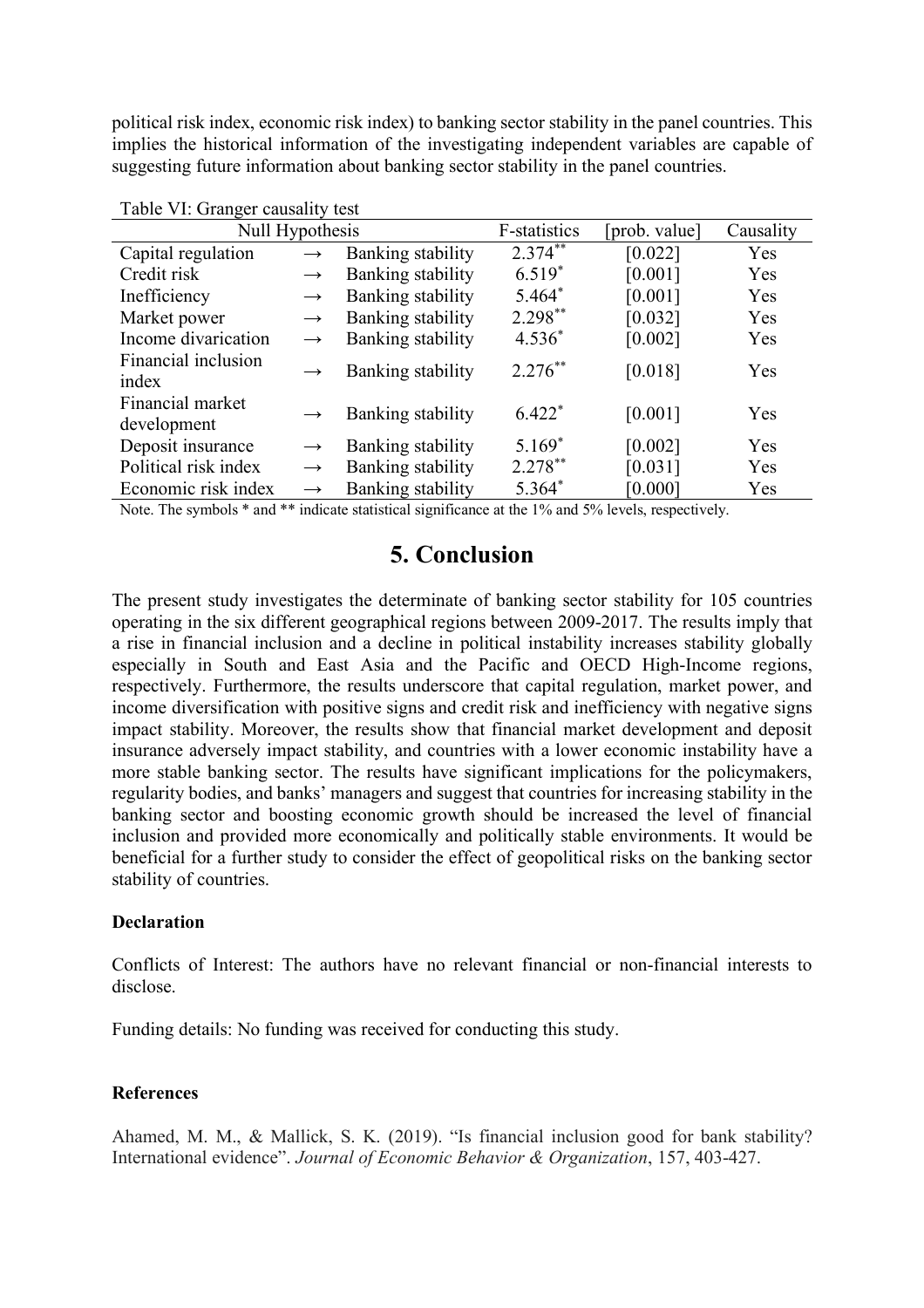Arellano, M., & Bover, O. (1995). "Another look at the instrumental variable estimation of error-components models". *Journal of econometrics*, 68, 29-51.

Athari, S. A. (2021a). "Domestic political risk, global economic policy uncertainty, and banks' profitability: evidence from Ukrainian banks". *Post-Communist Economies*, 33(4), 458-483.

Athari, S. A. (2021b). "Does investor protection affect corporate dividend policy? Evidence from Asian markets". *Bulletin of Economic Research*.

Athari, S. A., & Bahreini, M. (2021). "The impact of external governance and regulatory settings on the profitability of Islamic banks: Evidence from Arab markets". *International Journal of Finance & Economics*.

Athari, S. A., Alola, U. V., & Alola, A. A. (2021). "A global perspective of the role of domestic economic, financial and political risks in inbound tourism". *International Journal of Emerging Markets*.

Bayar, Y., Borozan, D., & Gavriletea, M. D. (2021). "Banking sector stability and economic growth in post-transition European Union countries". *International Journal of Finance & Economics*, 26, 949-961.

Belkhir, M., Grira, J., Hassan, M. K., & Soumaré, I. (2019). "Islamic banks and political risk: International evidence". *The Quarterly Review of Economics and Finance*, 74, 39-55.

Blundell, R., & Bond, S. (1998). "Initial conditions and moment restrictions in dynamic panel data models". *Journal of econometrics*, 87, 115-143.

Calmes, C., & Théoret, R. (2014). "Bank systemic risk and macroeconomic shocks: Canadian and US evidence". *Journal of Banking & Finance*, 40, 388-402.

Demirgüç-Kunt, A., & Detragiache, E. (2002). "Does deposit insurance increase banking system stability? An empirical investigation". *Journal of monetary economics*, 49, 1373-1406.

Djebali, N., & Zaghdoudi, K. (2020). "Threshold effects of liquidity risk and credit risk on bank stability in the MENA region". *Journal of Policy Modeling*, 42, 1049-1063.

Hassan, M. K., Khan, A., & Paltrinieri, A. (2019). "Liquidity risk, credit risk and stability in Islamic and conventional banks". *Research in International Business and Finance*, 48, 17-31.

Jahan, M. S., De, J., Jamaludin, M. F., Sodsriwiboon, P., & Sullivan, C. (2019). "The financial inclusion landscape in the Asia-Pacific region: A dozen key findings". International Monetary Fund.

Jokipii, T., & Monnin, P. (2013). "The impact of banking sector stability on the real economy". *Journal of International Money and Finance*, 32, 1-16.

Kirikkaleli, D., Athari, S. A., & Ertugrul, H. M. (2021). "The real estate industry in Turkey: a time series analysis". *The Service Industries Journal*, *41*(5-6), 427-439.